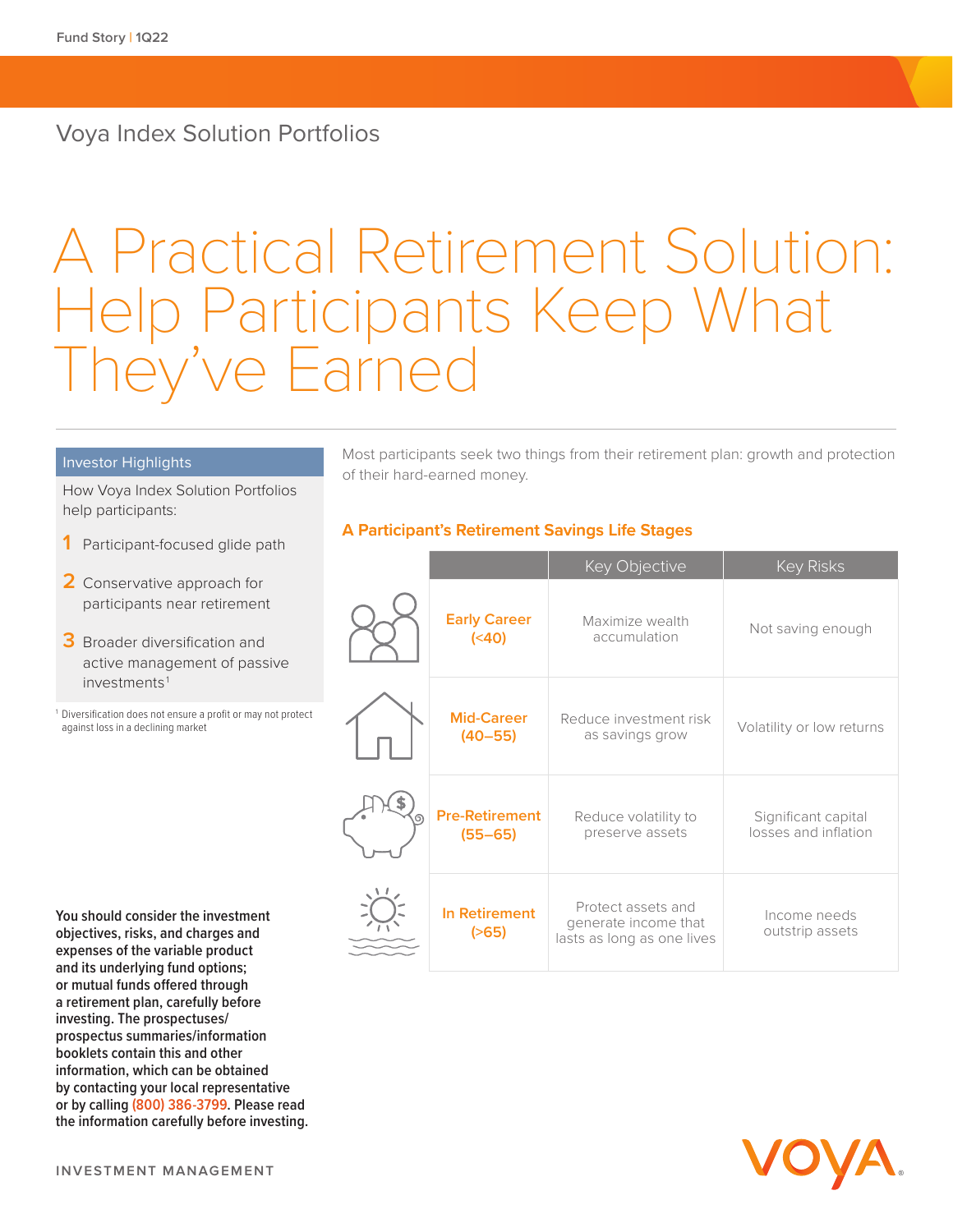### Voya Index Solution Portfolios are designed to help increase the probability of a successful retirement.

## 1. Participantfocused glide path

Rooted in a deep analysis, of defined contribution participants, our glide path is designed to balance the evolving risk-return profiles of participants as they age.

Our differentiated approach is guided by the core principles of growing savings early and minimizing risks later on:

- **Early career:** higher allocations to equities to maximize wealth building years
- **Approaching retirement:** equity allocations reduced rapidly, shifting focus to asset protection
- **Entering retirement:** maintain minimal equity allocation, to help investors protect what they've earned



Source: Voya Investment Management. Shown for illustrative purposes only and may not reflect the current allocations of the Voya Index Solution Portfolios. This illustration is intended to show how the Voya Index Solution Portfolios transition over time. The Portfolio may periodically deviate from the Target Allocation, generally within the range of +/- 10% relative to the current Target Allocation. The sub-adviser may determine to deviate by a wider margin in order to protect the Portfolio, achieve its investment objective, or to take advantage of particular opportunities.

Participants are most vulnerable to market downturns later in the retirement savings cycle when:

- Account balances are generally highest
- Contributions end and withdrawals begin
- Retirees have the longest period of time to fund expenses without a salary

As seen below, a retiree experiencing a 20% loss at age 66 depletes their assets almost 10 years earlier than a retiree who experiences a 20% loss at age 85.

#### **Avoiding Large Drawdowns in the Late Retirement Savings Cycle is Critical to Savings Longevity**

| Retirees are Most Vulnerable       | <b>Retiree 1</b> | <b>Retiree 2</b> | <b>Retiree 3</b>                                               |
|------------------------------------|------------------|------------------|----------------------------------------------------------------|
| on the Day they Retire             |                  |                  | -20% Shock at Age 66 -20% Shock at Age 75 -20% Shock at Age 85 |
| Retirement Age 65                  | \$500,000        | \$500,000        | \$500,000                                                      |
| Age When Experienced -20% Shock    | 66               | 75               | 85                                                             |
| Impact to Balance after -20% Shock | $-$120.000$      | $-$102,404$      | $-$75,334$                                                     |
| Age When Savings Run Out           | 87               | 91               | 95                                                             |

Source: Voya Investment Management. This is a hypothetical example. Assumptions used in this analysis include: account balance at retirement of \$500,000, annual return of 3.5% based on an equity/bond mix of 35%/65%, annual withdrawal rate of \$25,000 (5% on the initial account balance) and a shock amount of -20%.

2. Conservative approach for participants near retirement

### **A Glide Path Based on Participants' Investing Needs**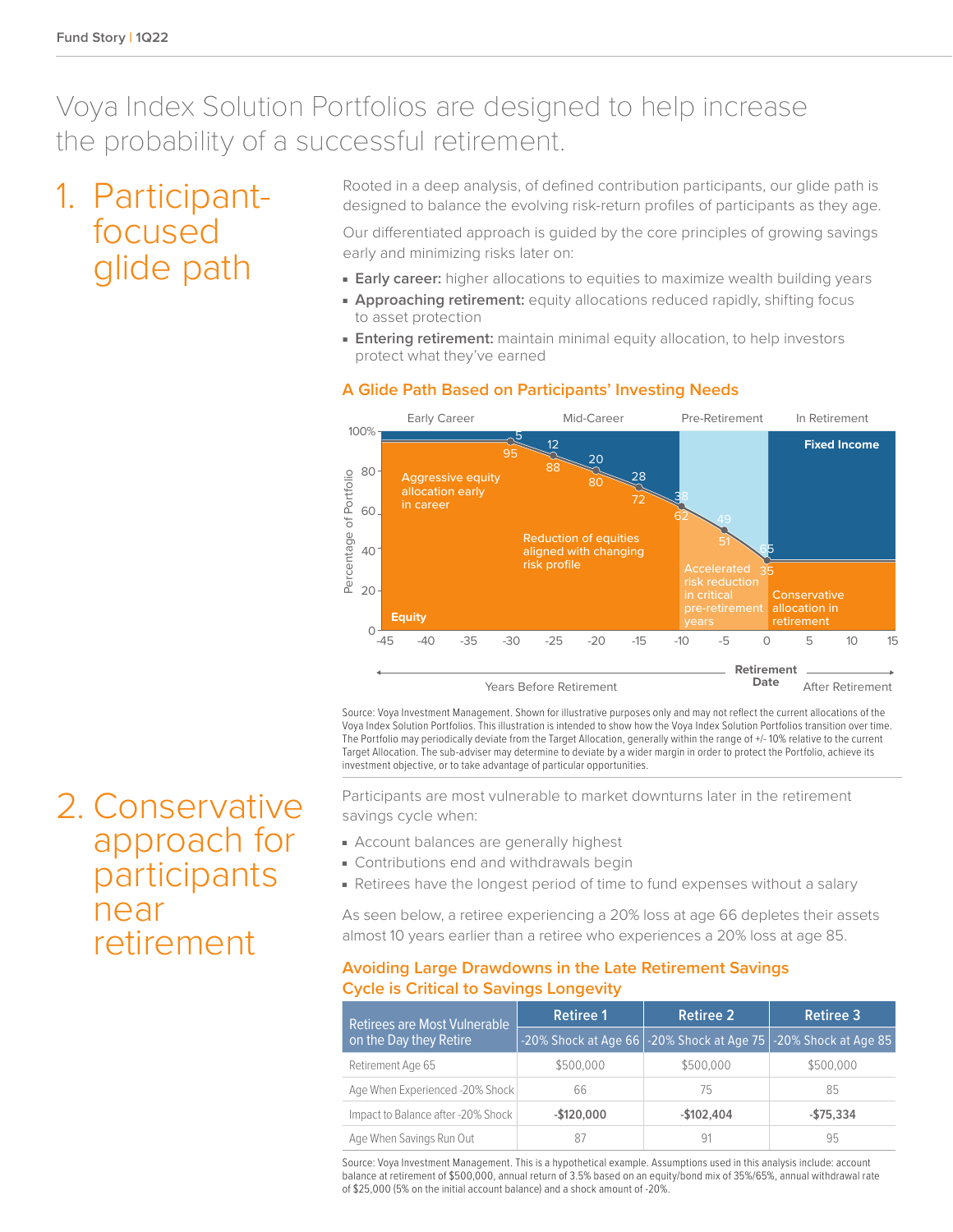## 3. Broader diversification and active management of passive  $investments<sup>2</sup>$

Most passive target date offerings only use a handful of funds to access numerous asset classes. The Voya Index Solution Portfolio directly invests across over 10 individual strategic asset classes, allowing the portfolio manager to better diversify allocations.

Our active management of passive investments provides the flexibility to change asset allocations to help ensure participants are properly invested throughout their careers while maintaining costs.

#### **More Levers Through Broader Diversification**<sup>2</sup>



Source: Voya Investment Management. Shown for illustrative purposes only and may not reflect the current allocations of the Voya Index Solution Portfolios.

<sup>2</sup> Diversification does not ensure a profit or may not protect against loss in a declining market.

The firm relies on quantitative models for certain investment strategies in global equity, global bond, currency and commodity markets.